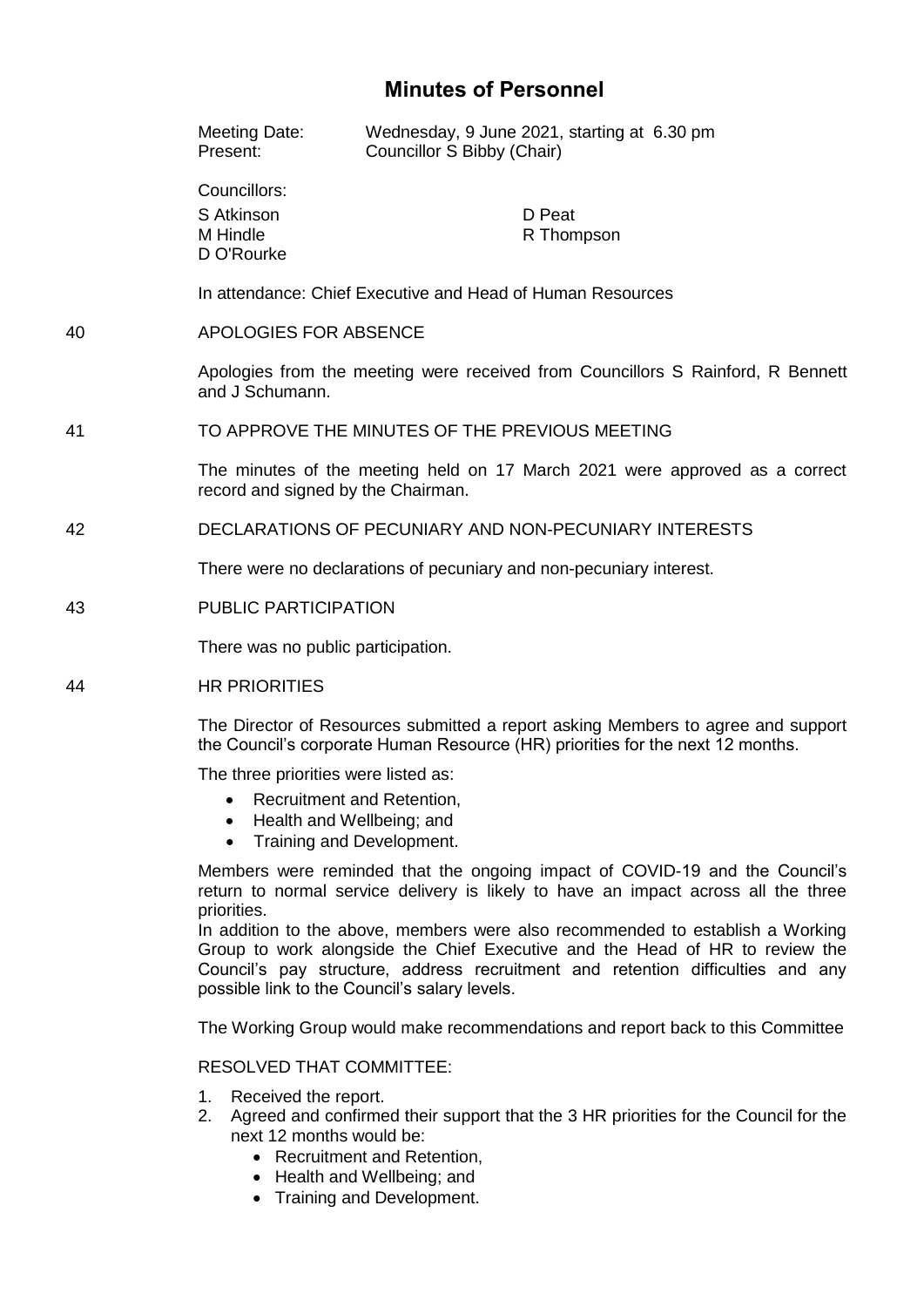- 3. Established a Working Group to work alongside the Chief Executive and the Head of HR, to review the Council's pay structure and make recommendations to this Committee. The Working Group would address recruitment and retention difficulties and any link to the Council's salary levels.
- 4. Agreed that the members of the Working Group would be Councillors: S Bibby, D Peat, S Atkinson, M Hindle, D O'Rourke and R Thompson.

### 45 ANNUAL HEALTH AND SAFETY UPDATE

The Director of Resources presented a report that reviewed the Council's management of Health, Safety and Welfare over the period April 2020 to March 2021.

The report noted that all Heads of Service had successfully completed the Institution of Occupational Safety and Health's 'Managing Safely' training course and that this had provided an understanding of safety and health responsibilities in the Council.

Members were reminded that the Council's Health and Safety Policy had been reviewed and updated in line with changes to legislation and guidance and that the Council's Health and Safety Advisor had continued to provide information, advice, training and guidance to all sections of the Council.

The report noted that during the 2020-2021 period there had been 32 accidents, 22 of which involved staff, 9 at the pool and 1 to a member of the public. The most serious being a broken arm and a dislocated shoulder.

Members were informed that with regard to mental health and wellbeing support, the Council signposted staff to support agencies and resources who are skilled at dealing with such matters. It was noted that the DWP's 'Able Futures' scheme was a particularly useful resource.

#### 46 OVERVIEW OF JOB EVALUATION PROCESS

The Director of Resources submitted a report that provided members with an overview of the Council's Job Evaluation Scheme.

Members were reminded that a Council wide job evaluation exercise had been carried out in November 2005, which had been followed by an appeals process which was completed in March 2008.

The report identified the factors that are used in the evaluation scheme, namely:

- Supervision and management of people
- Creativity and Innovation
- Contacts and relationships
- Decision making (discretion and consequences)
- Resources
- Work Environment (which includes work demands, physical demands, working conditions and work context)
- Knowledge and skills

The report also set out the Council's current job evaluation points scale and illustrated how this matched up to the pay scale.

47 REPORTS FROM REPRESENTATIVES ON OUTSIDE BODIES

There were no reports from representatives on outside bodies.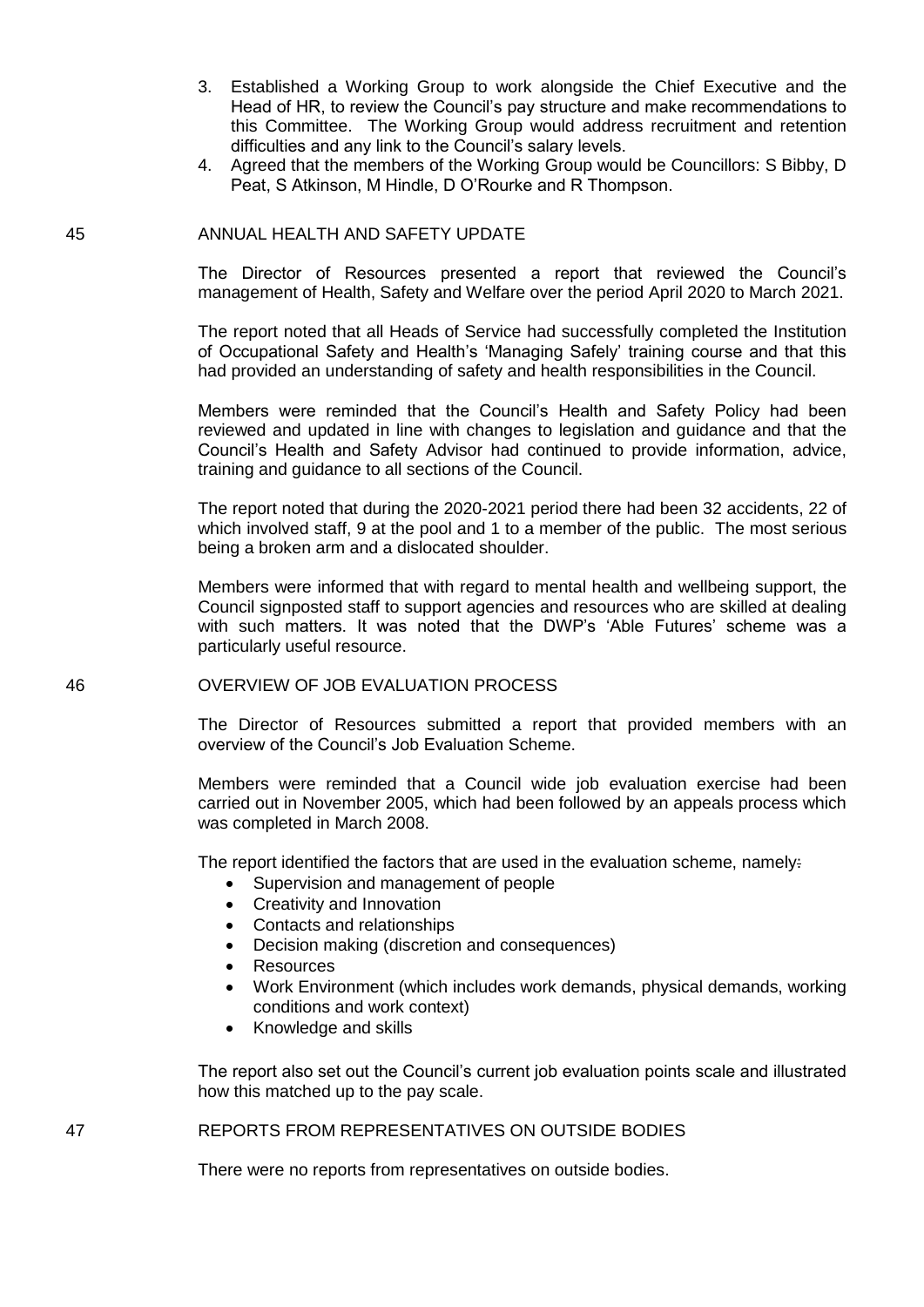## 48 REPRESENTATIVES ON OUTSIDE BODIES 2021/22

The Chief Executive submitted a report for information on the outside bodies that come under the remit of this committee and the membership on those bodies.

### 49 EXCLUSION OF PRESS AND PUBLIC

That by virtue of the next items of business being exempt information under Category 1 of Schedule 12A of the Local Government Act the press and public be now excluded from the meeting.

## 50 GENERAL STAFFING UPDATE

The Director of Resources submitted a report updating members on general staffing matters.

The report noted that:

- All new vacancies go through consultation with UNISON and are approved by CMT.
- Five new staff were appointed between 1 March 2021 and 24 May 2021.
- There were currently 28 vacancies across all Council departments, of which 9 posts had been advertised and interviews had been scheduled for before the end of June three posts have been placed on hold and three posts were going through job evaluation prior to advertising Other vacancies were under review by Heads of Service.

The report also updated members on; new starters, internal movements, retirements, staff on fixed term contracts, staff training and employees on work experience.

### RESOLVED THAT COMMITTEE:

- 1. Noted and approved the decisions taken by CMT and the Chairman as outlined in the report.
- 2. That where appropriate the Council write letters of thanks to the staff who have left the Council.

## 51 CHANGE TO ESTABLISHMENT - CHIEF EXECUTIVE'S DEPARTMENT

The Chief Executive submitted a report seeking approval for proposed changes to the Council's establishment in respect of planning and licensing enforcement.

Members were reminded that the Council has 1.5 FTE Enforcement Officers who deal with both planning and licensing enforcement. This is made up of one full-time FTE and one part-time FTE. The part-time officer left the Council at the end of May this year.

The report highlighted the increasing and unprecedented volume of planning and licensing enforcement work the Council is engaged in and as a consequence has struggled and will continue to struggle to maintain effective enforcement based on the current capacity of 1.5 FTE.

The report noted that:

- The Ribble Valley currently has 316 licensed premises and that the routine inspection of these premises has not been carried out for some time.
- In addition, 157 planning complaints were received in the first quarter of 2021.
- It is the Council's duty as a planning authority to provide adequate resources to ensure that planning enforcement is carried out effectively.